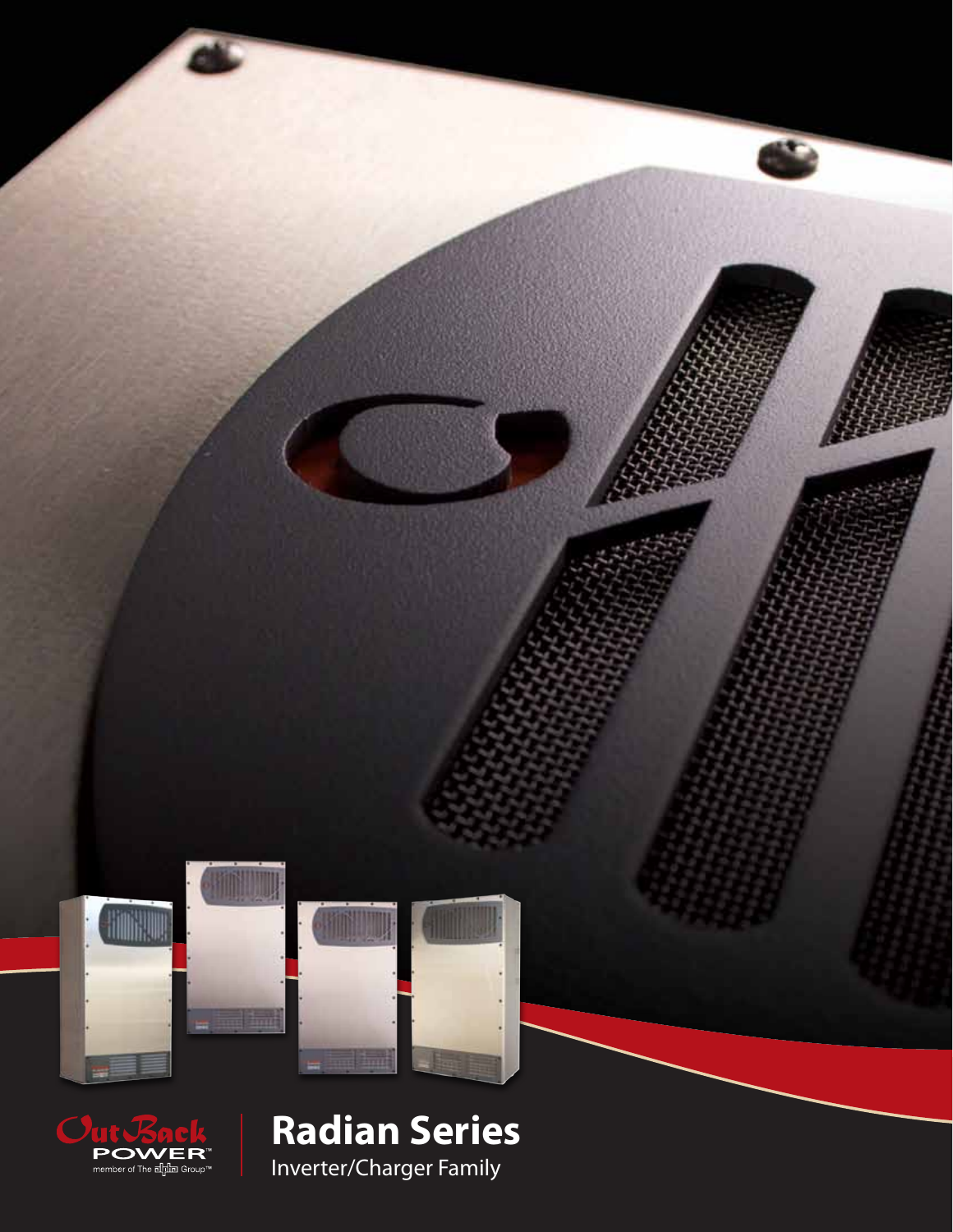# future-perfect system design BEGINS WITH AN OUTBACK RADIAN SERIES INVERTER/CHARGER

1

7

With all the hallmark features you've come to expect from the **Radian inverter**/**charger**, the expanded Radian family includes **four models**, **seven operating modes** and **two advanced technologies**, all adding up to unmatched performance, reliability, value and system flexibility.



### **Radian Series Models**

|                                        | <b>Model Name</b> | <b>System Power</b> | <b>Market</b>                                            |  |
|----------------------------------------|-------------------|---------------------|----------------------------------------------------------|--|
| <b>NEW</b><br><b>NEW</b><br><b>NEW</b> | GS8048A           | 8kW, 120/240V       | For Selected North, Central and Latin American Countries |  |
|                                        | GS4048A           | 4kW, 120/240V       |                                                          |  |
|                                        | <b>GS7048E</b>    | 7kW, 230V           |                                                          |  |
|                                        | GS3548E           | 3.5kW, 230V         | For Europe, Asia and other Global Countries              |  |

### **Radian Series Operating Modes**

### **MINI GRID** OPERATING MODE

Ideal for sites where sufficient renewable energy enables mostly off-grid operation.

#### GRID-TIED OPERATING MODE 2

Ideal for systems in regions with Feed-in-Tarrif (FiT), net-metering or other incentive programs. Control use features include grid use timers.

#### GRIDZERO OPERATING MODE 8

Ideal in areas where incentives are subject to change and utility sell-back options may be limited. Control use features include grid use timers.

#### **SUPPURI** OPERATING MODE 4

Ideal for sites with small generators or inadequate grid power. Control use features include system-level high battery transfer (HBX) programming, prioritizing batteries as primary source.

# **D** BACKUP OPERATING MODE

Ideal for systems where computers and other sensitive loads are present. Control use features include system-level high battery transfer (HBX) programming, prioritizing batteries as primary source.

#### UPS OPERATING MODE 6

Ideal for commercial applications where uninterrupted power is mission-critical.

# **GENERATOR** OPERATING MODE

Ideal for systems with undersized or low power quality generators.

**Radian Series Inverter**/**Charger with GS Load Center**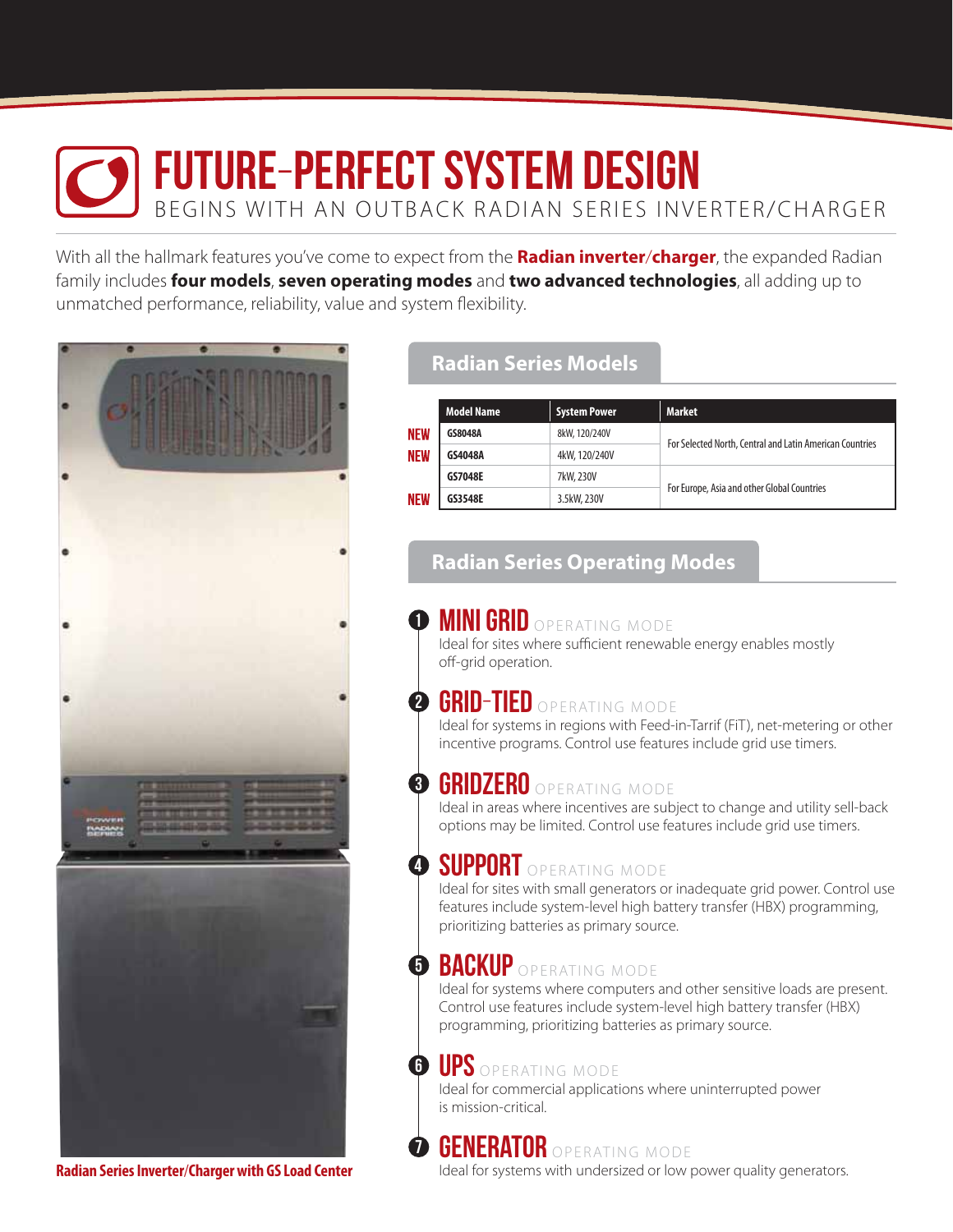

#### **Radian Series Technologies**

# **GRIDZERO**

The newest of the Grid/Hybrid Radian's seven input modes, GridZero provides **the perfect balance between utility power and stored renewable energy**. By allowing a home or business to satisfy most of its power needs with renewable sources, grid supplied power is only tapped when load demand exceeds a pre-set threshold. While the Radian is still grid-connected, grid dependence can be reduced to zero whenever possible. GridZero technology offers four critical advantages compared to typical systems:

**Higher System Economics**: By maximizing the contribution of renewables to total energy consumption, selling back to the grid is no longer required for system Return on Investment (ROI).

**Lower Cost**-**of**-**Entry**: Through seamless blending of grid power and renewable energy sources, a smaller system can perform like a much larger one, reducing equipment and installation costs.

**Greater Simplicity**: Because the Radian Series remains connected and synchronized to the grid, no destabilizing transfer is required when grid power is needed.

"**Best Case Scenario**" **Design**: As energy policies and incentives change, GridZero technology can prioritize self-consumption and offset over sell-back to always deliver the best renewable energy value possible.

# advanced battery charging

OutBack built its reputation on legendary off-grid reliability and battery backup expertise. That background is thoroughly built into the new Radians. In addition to GridZero Technology, the new Radians also feature an Advanced Battery Charging (ABC) profile option. Advanced Battery Charging offers **expanded charging voltage and time parameters**, **enabling system designers to accommodate the specific charging profiles** and algorithms of newer energy storage technologies including:

- **Lithium Ion** Batteries
- **Aqueous Ion** Batteries
- **Flow Chemistry** Batteries







OutBack's Radian Series inverter/charger support both standard and advanced energy storage platforms.

### **Ready for Today**, **Designed for Tomorrow**



Incorporating the same attention to detail you've come to expect from OutBack, the new Radian Family is **built on proven technology and forward**-**looking features** designed to offer performance and peace of mind. No matter what energy technology is in place tomorrow, you can design for it today with an OutBack **GRIDHybrid**™ Grid/Hybrid Radian Series inverter/charger. For more information, please visit **www**.**outbackpower**.**com**.